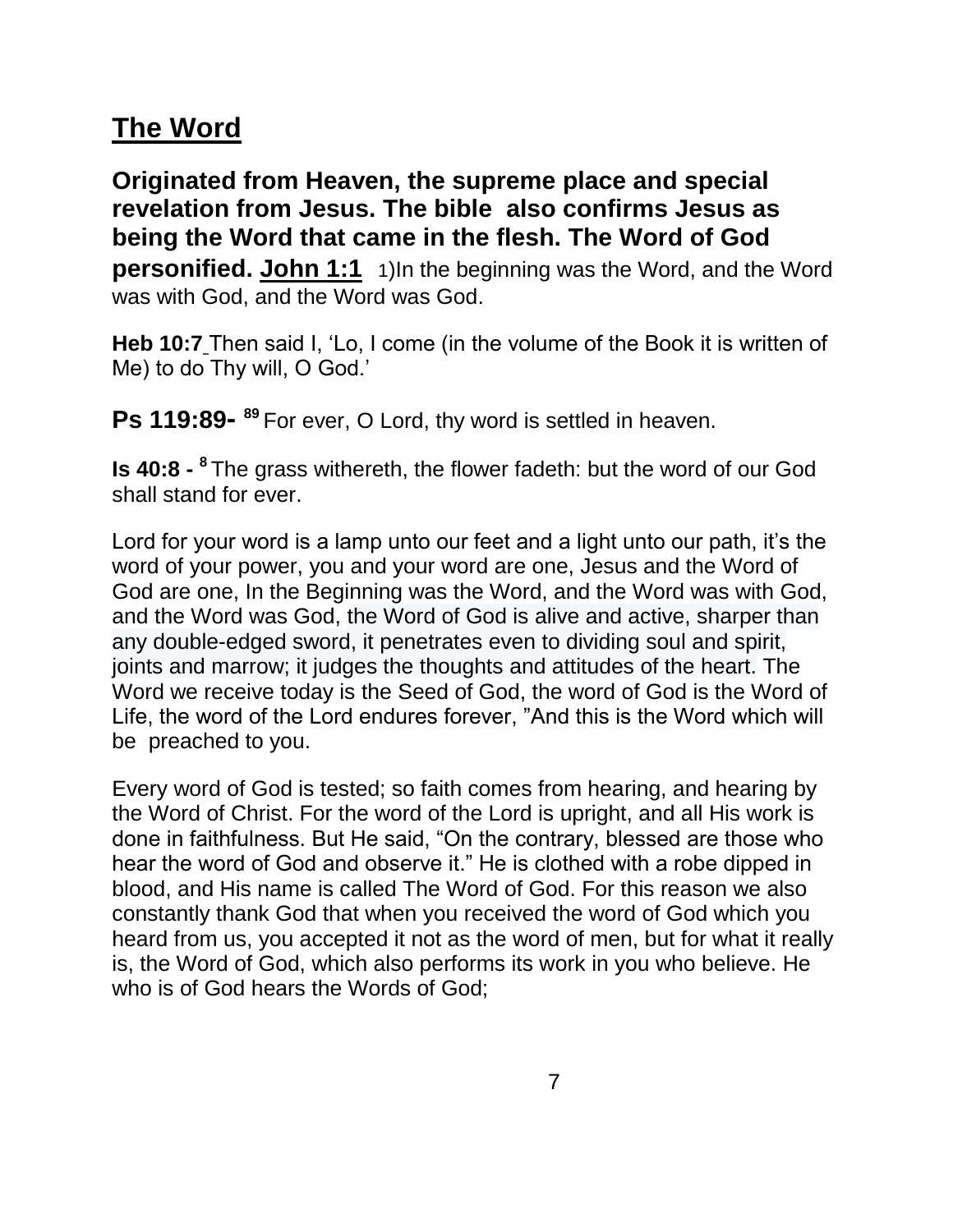By faith we understand that the worlds were prepared by the word of God, so that what is seen was not made out of things which are visible. We are sanctified by the Word of God, "O land, land, land, Today Hear the word of the Lord! I have written to you, fathers, because you know Him who has been from the beginning. I have written to you, young men, because you are strong, and the word of God abides in you, and you have overcome the evil one. And take the helmet of salvation, and the sword of the Spirit, which is the Word of God.

Sanctify them in the truth; your word is truth, But He answered and said to them, "My mother and My brothers are these who hear the word of God and do it." For we are not like many, peddling the word of God, but as from sincerity, but as from God, we speak in Christ in the sight of God. Whatever you do in word or deed, do all in the name of the Lord Jesus, giving thanks through Him to God the Father.

For He whom God **has sent** speaks the Words of God; for He gives the Spirit without measure. The words of the Lord are pure words as silver tried in a furnace on the earth, refined seven times. Paul says -The things you have learned and received and heard and seen in me, practice these things, and the God of Peace will be with you.

For I the Lord will speak, and whatever Word I speak will be performed. It will no longer be delayed, for in your days, I will speak the Word declares the Lord God and '"I watch over my word to perform it, Angels harken unto the voice of my word, By the word of the Lord the heavens were made, "You shall therefore impress these words of mine on your heart and on your soul; and you shall bind them as a sign on your hand, and they shall be as frontals on your forehead.

He who rejects Me and does not receive My sayings, has one who judges him; the word I spoke is what will judge him at the last day, for you have been born again not of seed which is perishable but imperishable, that is, through the living and enduring Word of God. "Is not my word like fire?" declares the Lord, "and like a hammer which shatters a rock? But examine everything carefully; hold fast to that which is good; The Gospels are called the Word of God, Spiritual life is maintained by The word of God,